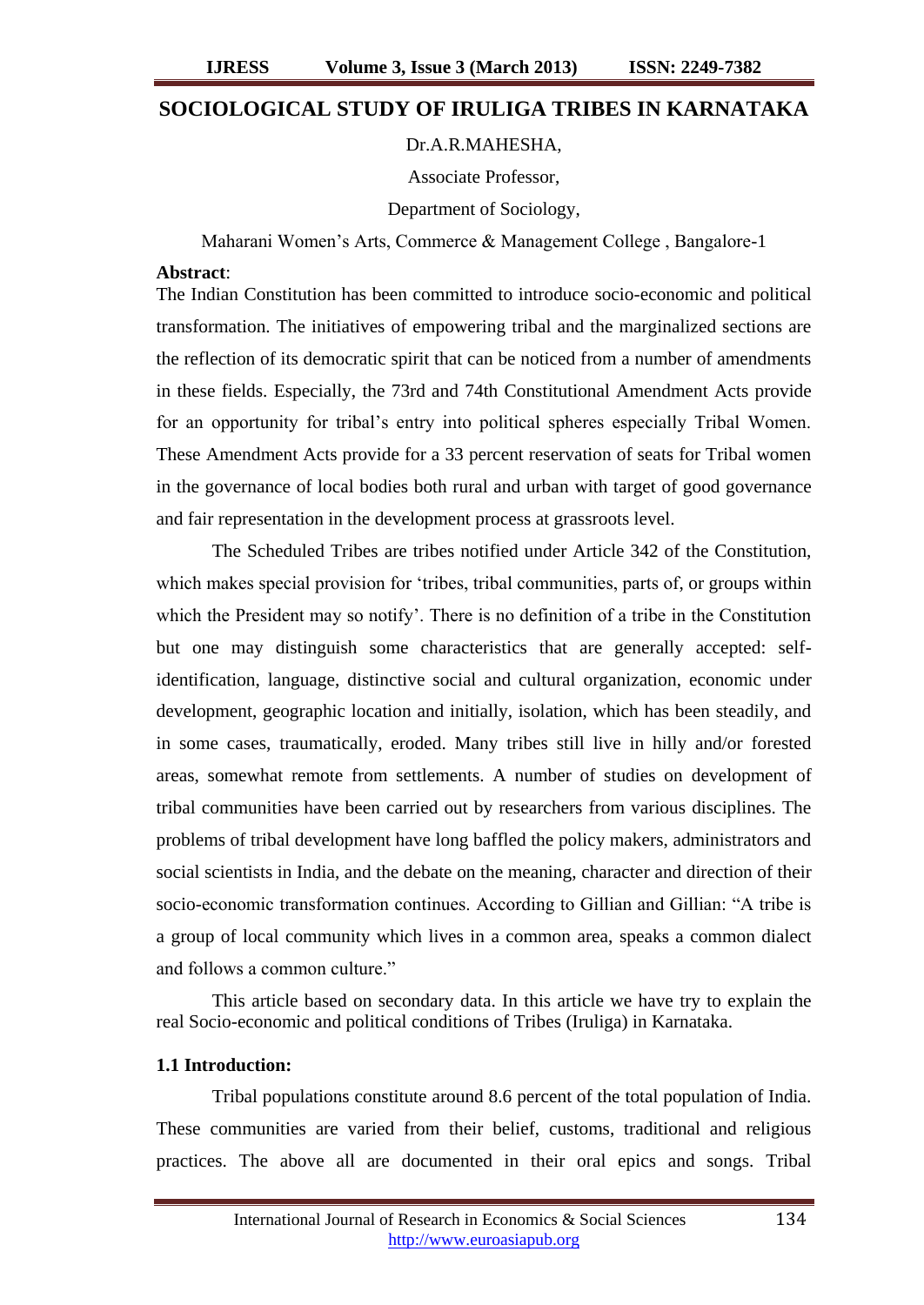communities too have their legends about birth and death meaning of the universe. Tribal people believe that "The ultimate purpose of life is the creation of a meaningful order through imitation of the celestial model transmitted by myths and celebrated in rituals. (Madhu-2002)

Fifty communities have been currently identified as tribes in Karnataka. Karnataka has a sizable population of tribal people. There are 34.64 lakhs tribal"s distributed in various regions of Karnataka as per 2001 census. Raichur and Bellary contain large number of tribal communities. They are Gaudalus, Hakkipikkis, Irruligas, JenuKurubas, Malaikuds, Bhils, Soliga, and Betta (Kadu) kuruba, Gonds, Chenchus, Koyas, Yeravas, Haleyas and Koragas. The Tribal literacy rate in Karnataka is 36.01 percent. (Census-2001). Present paper reveals the socio-cultural and economic life of Iruliga tribe in Karnataka.

## **1.2 Objectives of the study**

1To study the Socio Economic and Political status of the Iruliga tribe.

2. To understand their lifecycle rituals

3. To suggest the future plans and programmes to improve their present condition.

#### **1.3 Data and methodology:**

The present paper is mainly focused on the socio-economic situation of Iruliga tribe. The material of this study was collected through review of literature and secondary sources of data.

# **1.4 Result and discussion:**

Iruliga which is a minority tribe in Karnataka is mainly found in Ramanagara District they are also known as Iruliga, Irularu, Iruligaru, and Illigaru. They called themselves as the devotees of forest or saints of forest. As they use to eat rats they might have got to the name of Iruliga. Iruligas are mainly found in Tamilnadu and Kerala State where in they are called there Iruliga, Irular. (People of india-2003).

Among the fifty communities of Scheduled Tribes listed in Karnataka. Iruliga"s are also included. According to census of 2001 their population is 8,427 and are spread in various district in Karnataka (As per 2001Census)

**Geographical distribution:** Fifty percent of Iruliga population is found in Bangalore Urban and Rural District and the remaining fifty percent spread in Hassan, Bidar, Gulbarga, Shimoga and Ramanagaram and other District.

**Settlement of Iruliga tribe:** Earlier they lived in cave and these caves were usually close to the forest for hillock and many families use to live in cave, which helped them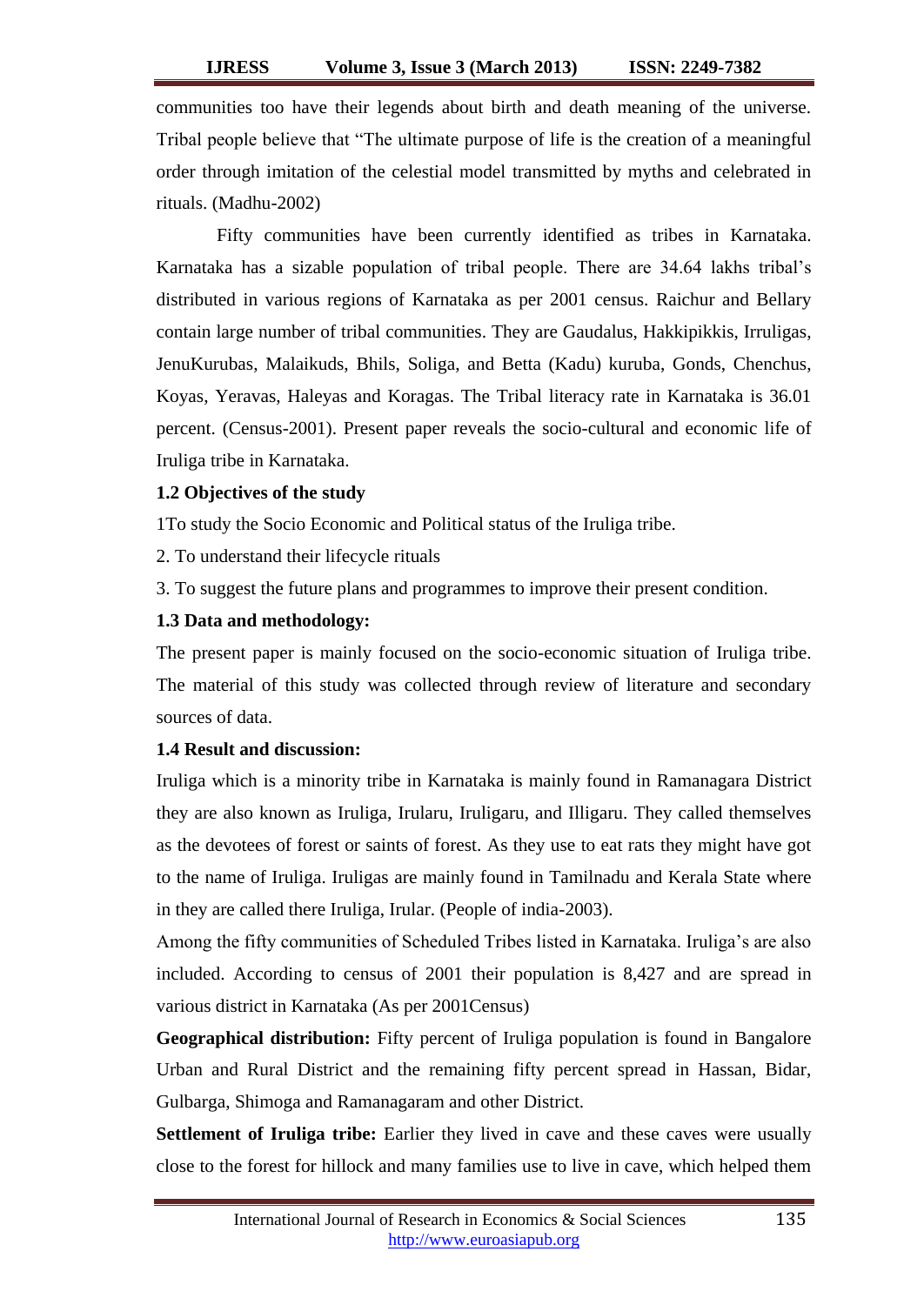in the hunting occupation and storage of food. (People of india-2003) They used to divide the time equally in hunting and raising their children. Then they started to build their hut by using bamboo, grass. Now they started to build their house with clay and bricks. Due to the efforts of Government they are living in the house made by stones and having tiled roof

**Livelihood:** Earlier the Iruliga were mainly hunters and also collected forest products now they are working as daily laborers, Agriculture workers and also sell fire wood collected from the forest for their livelihood. They are no vegetarians and also take vegetables, fruits and roots for their food. . Gradually then they started to working as a daily wage laborers, they started to purchase clothes, other household articles like oil, chili powder, sugar etc. Long ago it is said that they were using leaves of teak wood plant as clothes. Then males and females among the Iruliga started to wear the clothes only on their waist, nowadays like others females stared to wear the sari but wearing the blouse is not common among them, male started to wear the pant and shirts. Tattooing on their forehead is common among the females. During their marriage ceremony or even when death occurs or at the time of festivals they are performing dance. During the time of certain special occasions they perform the dance with drum the playing. Male and female together perform Dance by clapping their hands around the fire, which has setup in their courtyard during the evening time of special rituals. It is common among them that they have the right to select their partners as they like, after selecting the partners they perform the dance very joyfully to express their happiness.

**Socio-economic status of Iruliga tribe:**Iruliga is identified as forest saints and also as priests. They are also identified by their duties. In earlier time they work as catch of rats and snakes, this is also another reason to identify them as Iruliga. In earlier days they are also called as an important community whose identity forest dwellers. But now days their number is decreasing. Forest is not just dwelling place but is too scared to them. Even with all the government policy and programmes, they have not allotted any land for cultivation. They are not idea about the cultivation of land. Now also they don"t have their own land, they are work as laborers in other's lands. In Karnataka the economic condition of Iruliga is very low, their population is very low and they are not able to get the facilities given by the Government.

**Religion:** They worship the God and also devil (ancienter sole). They made a statue of God from wet mud. They worship the Kabalamma, Maramma, Madduramma,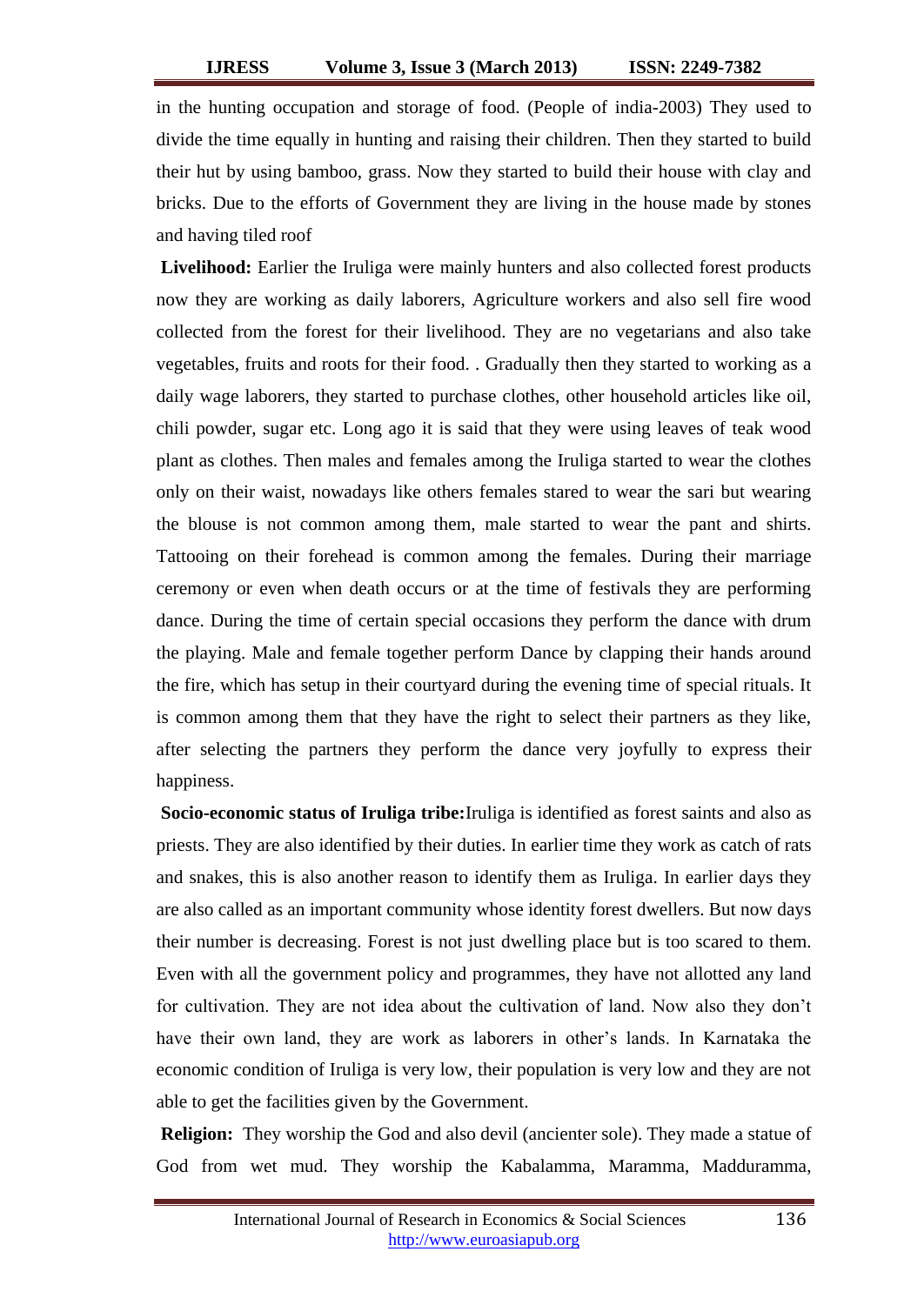Halemaramma, and Konamari as their female god and Madappa. Srigalamuni, Vargalamani and Jademuni as their male god. For each God there is a separate myth. They worship these Gods and goddesses only because they have more power compare to other gods. They are celebrating Ugaadi, Gowri, Shankranth, Shivaratri and other festival.

The culture and customs of Iruligas are adopted by the neighbor communities. By this also they follow same systems. They gave importance to joint family system and are also allowed to live together in relation.

For boys they are having a freedom to select their life partners. In Iruliga community it is said to have when a man and women each other they use to go to the deep forest and spend there some days. As soon as they come from the forest they will permit to get married and the husband has to construct a hut for wife. After that both have to hunting for their livelihood.

In their community the man who is strong and intelligent will be selected as leader by the community members. He is called as "Nadagowda". The member who is work as assistant of the person is known as "Kolukara", It continuing from the very beginning. Whatever rituals take place in their community it will be performed by the supervision of Nadagowda.

# **1.5Summary and Conclusion**:

Iruligas are the traditional snake and rat catchers. Though it has been a longer period. They are been unable to find a sustainable occupation for themselves. They are unskilled in doing any kind of job. They earn their livelihood by doing `coolie'. They are working as laborers in the fields of the landlords during the sowing and harvesting seasons in addition to working in the rice mills. They also do some work in the landlord's house. Fishing is also adapted an occupation in some of the Iruliga' villages. Some of them also collect firewood from the forest to sell. The main problems of these people are that, sometimes very less or get some rice or other things in kind as a payment for their labor. (Kuruva basavaraju-2000).

Their living conditions in the villages are not favorable. Many of them don't even have a land certificate for the place where they stay in and most people are not getting the benefits which has to be implemented to them from the government. As a result they don't have basic amenities like electricity and roads connecting to their villages. Luckily very few of them are getting water supply and bore wells as a source of water.